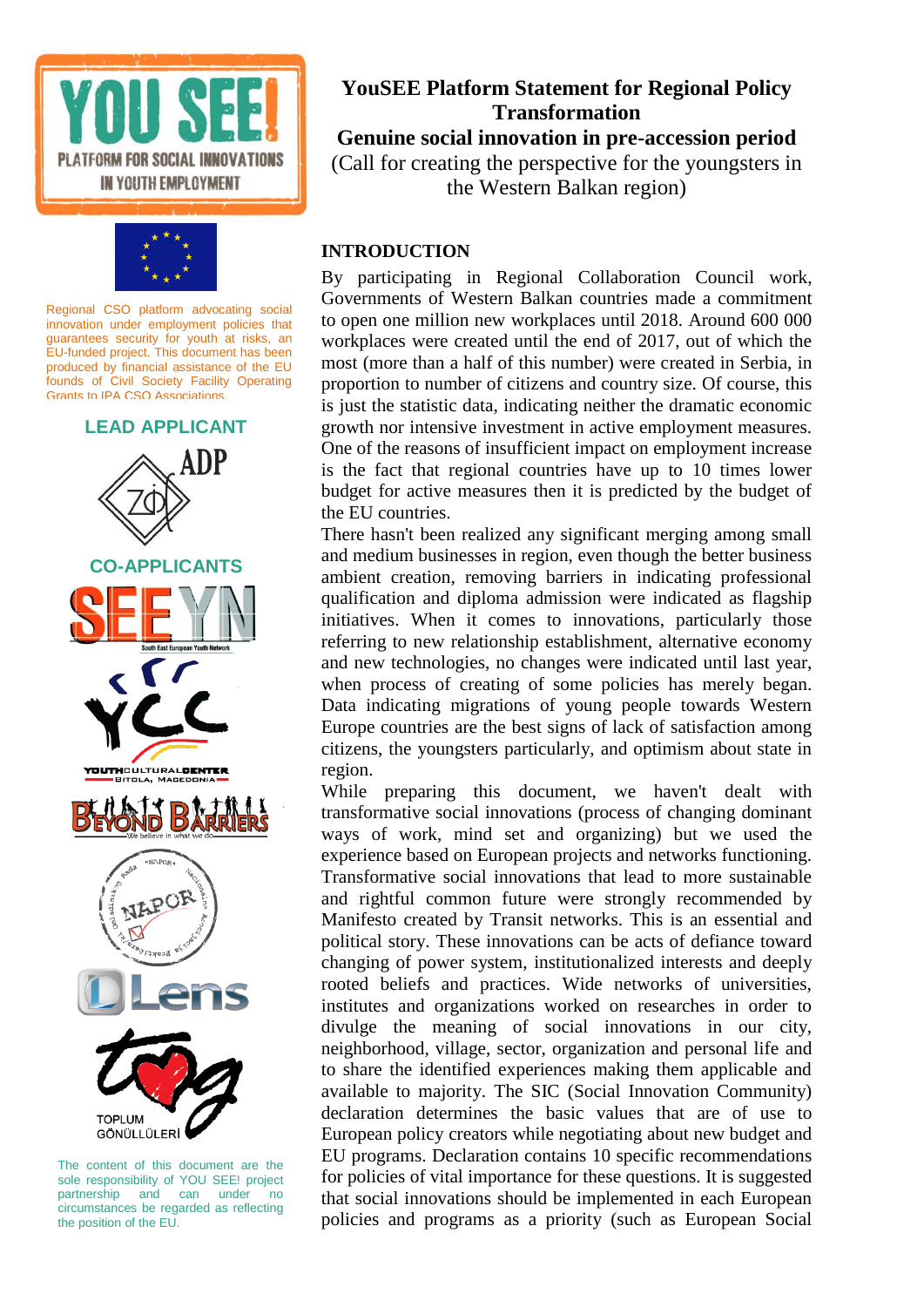





The content of this document are the sole responsibility of YOU SEE! project partnership and can under no circumstances be regarded as reflecting the position of the EU.

Fund Plus or Horizon Europe) by interested actors and there are sets of proposals focused on profiting from strategic partnerships among EU, national and regional governments in order to change and obtain liberation of communities and organizations potentials in civic society. YouSEE platform supports values and principles of platforms integrated in this document that represents suggestion to regional politicians and communities.

Besides the monitoring of positive processes in European Union, in last 4 years, YouSEE platform has been carrying out complex process of analyzing some of the major barriers in national politics that are restraining social innovation impact increase, particularly in youth prosperity segments, that would cause their maintenance in region. In order to affiliate with different actors from regional Social innovation communities, we created and carried trough a range of activities- workshops, trainings, meetings, social media campaigns, stakeholders' round tables and forums. The main goal was simple: understanding community attitudes toward the question:'' What is needed for making social innovation the main stream in next decade?''.

YouSEE platform prepared proposal of sets of measures that should lead to politics transformation trough social innovations. These innovations would result in creation of different perspective for Western Balkan and Turkey youth. This proposal is based on aforementioned documents, policies suggestion realized trough Transit network and SIC Platform (ex. How is EU employment policy driving social innovation?), Lisbon Declaration of social innovation, EU study on social innovations trends and vision (using the Guide to Social innovations by European Commission). Also, this proposal was defined taking into account citizens needs and national documents analysis created by partners.

#### **EMPLOYMENT POLICY IN EU AND SOCIAL INNOVATION**

Employment policy in EU (enlisted by group of SIC publication authors- How is EU employment policy driving social innovations- Nabeela Ahmed, Sophie Reynolds, Isaac Stanley, Sandra Gulyurtly, Madelaine Gabriel) is a wide and complex field including several types of accessing policies: Macroeconomy policy, Labor market policy, Employment protection policy. Macro-economy policy encourages the creation of employment by increasing the aggregate demand. Also, it represents fiscal policy expansion in accordance with traditional Keynesian employment policy access. Labor market policy aims to influence the interaction between demand and offer of labor. Policy of employment protection regulates individual and group labor conditions. This function makes it similar to Employment protection Law (EPL).

The fact that EU's attention has been drawn from employment protection to employment promotion during the Post-Maastricht period, can be considered as a part of transformation (caused by shift towards Economic and Monetary Union (EMU)) and response to constantly high unemployment rate in member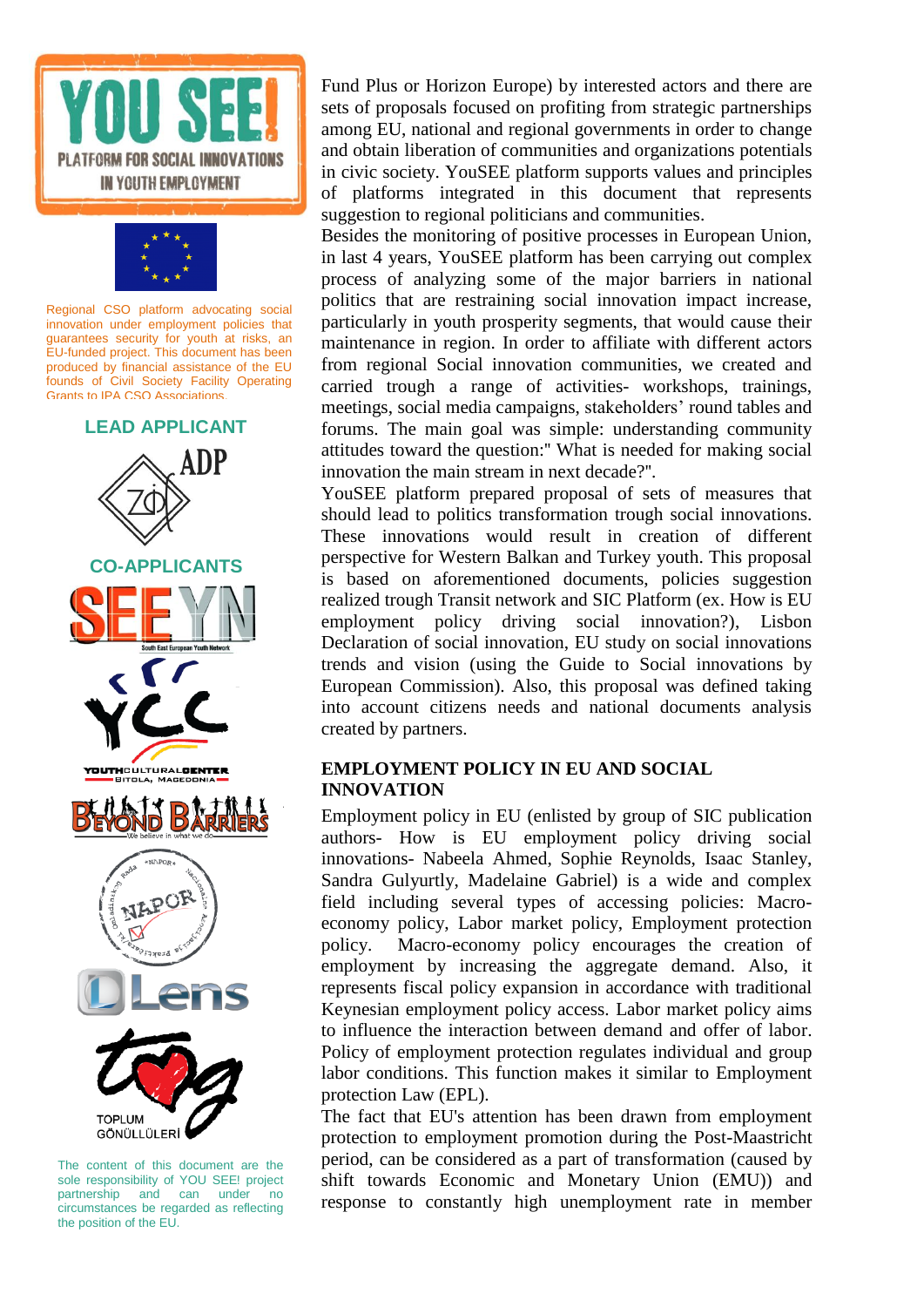



#### **LEAD APPLICANT**



The content of this document are the sole responsibility of YOU SEE! project partnership and can under no circumstances be regarded as reflecting the position of the EU.

countries. This change was initiated in accordance with Amsterdam Concordance from 1997 and based on European Employment Strategy (EES).

#### **SOCIAL INNOVATIONS**

**Innovation is finding or idea implementation. Innovation is idea realization i.e. process of transforming idea into practical application. Innovation refers to creating something new as well as to reinventing and reusing of something old**. Social innovations very often denote reinventing, reuse, revitalization and reimplementation of long lost, forgotten or abandoned forms of labor and thinking. Innovation refers to merging between experiences and practice as much as it refers to new proposals and technologies implementation in current contexts.

**It is not necessary for innovation to be global**, but it can represent innovation for particular organization. What is innovation for one doesn't necessarily have to be innovation for another organization that can apply that product/service, process or business model.

**The social innovation abuse, as an excuse for abolition of necessary and traditional public services, is forbidden**. Process of development, maintenance and improvement of needed social benefits should not be replaced by social innovations. They should be promotion and enrichment of community services and processes rather than ''cheap solutions'' supporting austerity measures.

**Social innovation should not be the basis of competition among Civic Society organizations**. Sector members have to cooperate and to secure communication between institutions and people, identify research and test relationships and suggest service adaptation to public policies.

The change of tools we have been using and what we have been working is not sufficient: **It is necessary to experiment with alternative accesses to social relations development and values that they bring.** Social relations (relations among neighbors, consumers and producers, employees and employers, policy makers and citizens) are fundamental for better quality of life. We have to pay special attention to relations among individuals- experiment with ways of promoting relationship values of trust, reciprocity, equality, sharing, solidarity, inclusion and transparency. Commitment to experiments that are leading to development of group competences is required for creating and maintaining of such relations.

**Social and material changes are entwined: we need both social and technological innovations.** Social innovations are contrary to technological innovations that became synonym for innovations in community. It is very important to understand that technology, sustainable development, culture, economy and politics are entwined and that something that is social is not shaped only by people but under influence of computers, new technologies, mobile phones, climate changes etc.

**Social innovations induce creating of new policies.** It doesn't matter about which innovation it is about, it will result in new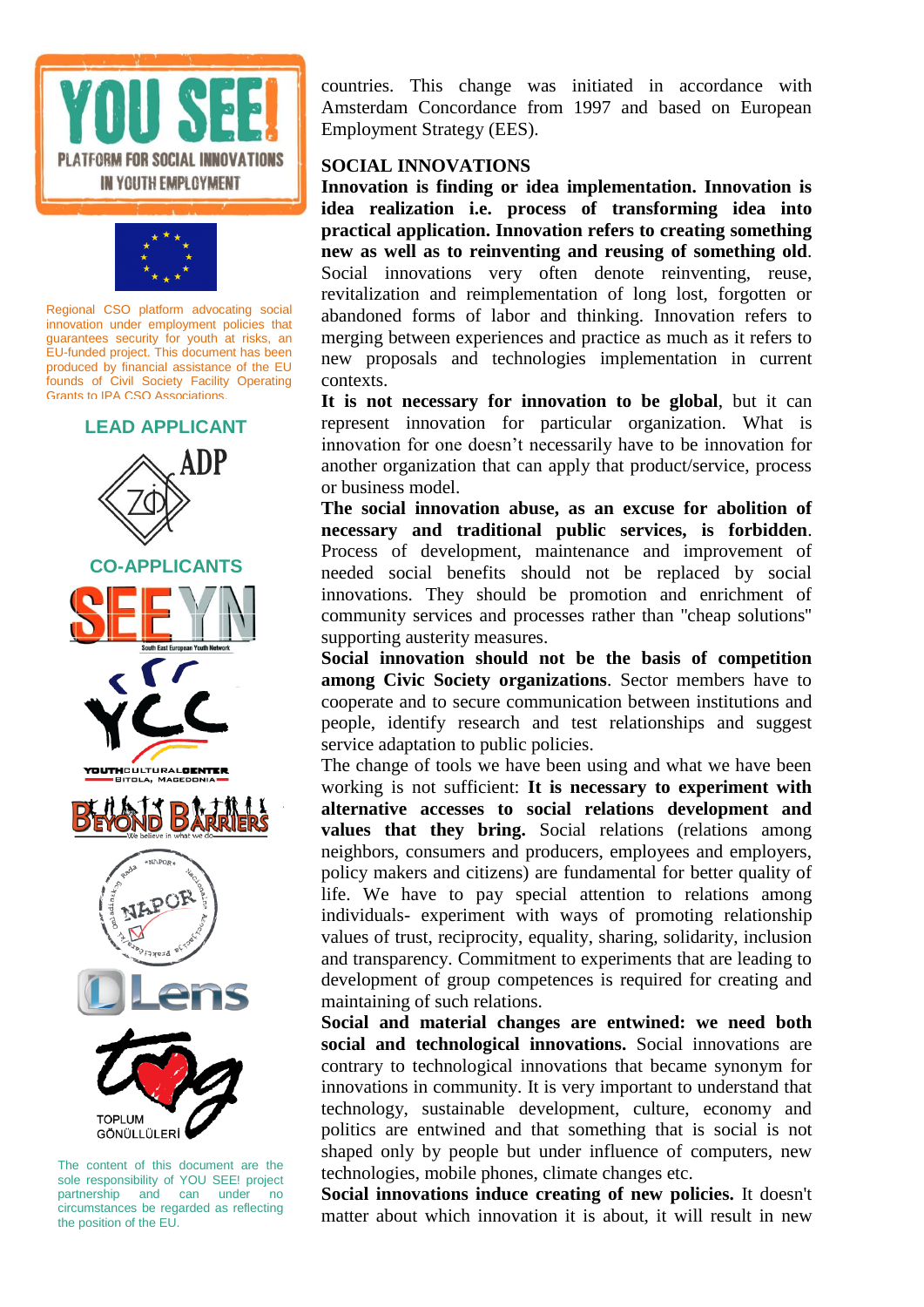



#### **LEAD APPLICANT**



The content of this document are the sole responsibility of YOU SEE! project partnership and can under no circumstances be regarded as reflecting the position of the EU.

policy creation. This is general estimation defined by recently attended forum on Social innovations in Seville. By the EQUAL typology, used as the basis in aforementioned SIC publication, there are 3 employment categories lead by social innovations: **process-oriented innovations** (encourage creating new and improving current methods and accesses), **context-oriented innovations** (changing of political and institutional sector and system development) and **goal-oriented innovations** (identification of new qualifications, creation of new employment areas and establishing new goals).

**Social innovations are people-oriented,** because people are the best innovation source and focus consumers. The aim is investing in people in order to provide creation and implementation of innovation in accordance with their values and aspirations.

**Social innovations are systems focused on transformation of people and intuitions potentials into positive results.** Raising social innovations on level of city and regions, we are making transformation of these places into giant laboratories. The institutions ability to work together in many complex and diverse functions, organized trough permanent and predictable interaction with people is the way how country transformations are created;

Social innovation has to be the essence of policy creations and Balkan agenda. It cannot be secondary policy, nor the policy promoted trough awarding concept, but has to precede the first stage of creation.

#### **REASONS FOR POLICY CREATORS INTEREST IN SOCIAL INNOVATIONS**

Reasons for supporting policy creators are obvious and can have multipurpose value. Social innovations can be promoted on different way, but dominantly as a way of:

- solving of constant social challenges
- employment creation
- economic growth, particularly inclusive growth promotion
- public service improvement, making them potentially cheaper and/or more efficient
- establishing stronger legitimacy of public institutions
- encouraging flexibility in communities by providing the means for solving problems to people
- modifying relationship between citizens and government
- innovations of management model

#### **PRINCIPLES AND VALUES OF SOCIAL INNOVATIONS COMMUNITIES**

Values and principles by Lisbon declaration of SIC (''Social innovation as mean to sustainable, resistant and inclusive Europe''), are based on extensive consultations and online researches and YouSEE platform contributed to it. Presented values and principles, inspired by other manifestos and declarations (including **Manifesto for Digital social innovations, Manifesto for Social innovation transformation**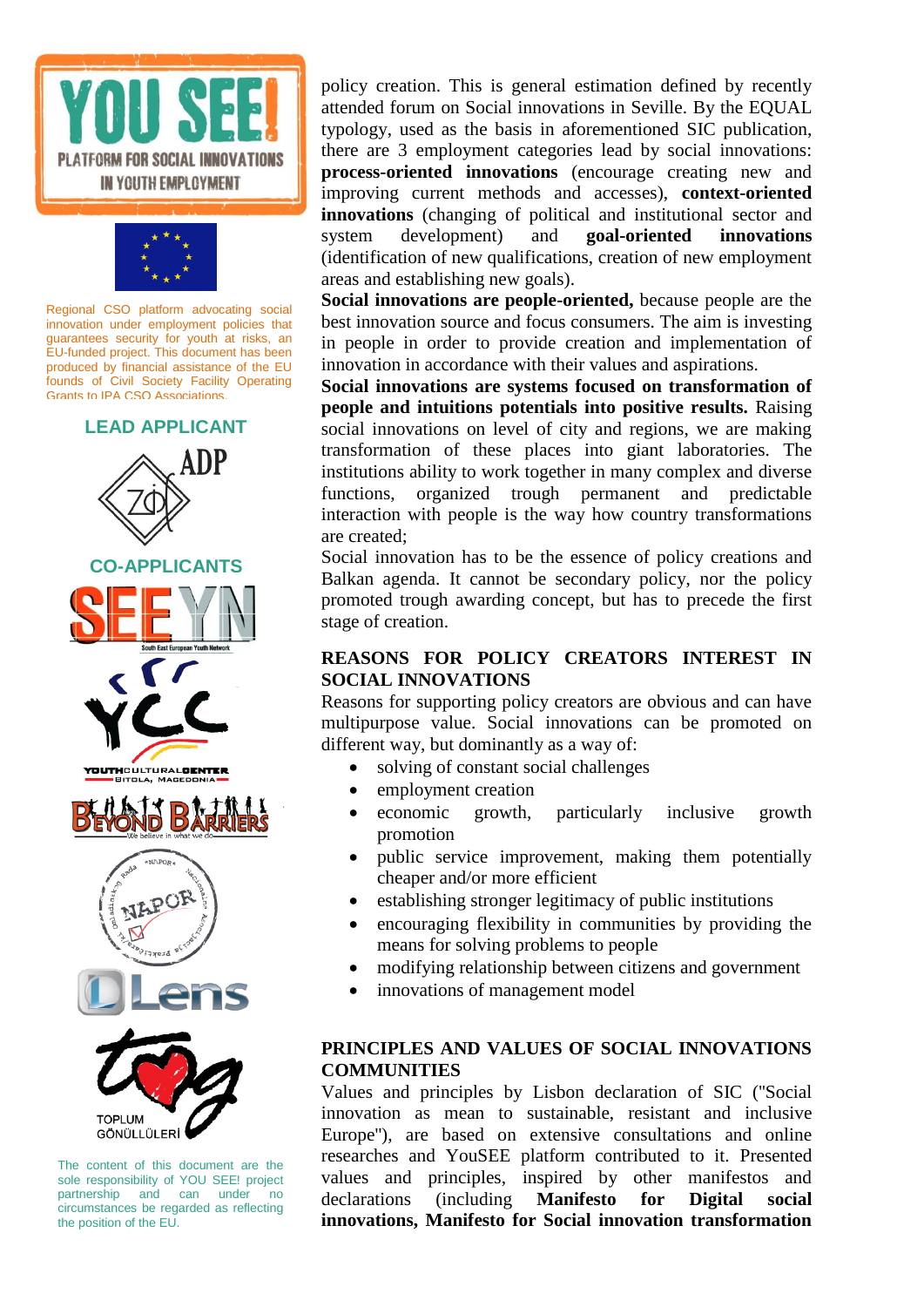



## **LEAD APPLICANT**



The content of this document are the sole responsibility of YOU SEE! project partnership and can under no circumstances be regarded as reflecting the position of the EU.

**and Declaration on SI-DRIVE policy and Strasbourg declaration on Social enterprises**), represent initiating point for social innovations development in Western Balkan region.

This document shows dedication to **common values** that include:

- Assumption that social innovations are one of means for offering perspective to young people and for social challenges solving- from local to global;
- Openness, democratization and conviction that different actors-including citizens, communities and those faced with marginalization- will take part in innovation development, interpersonal relationship development, social and economic development and making decisions process;
- Conviction that top-down concept of obtaining research findings and bottom-up co-operation, experimenting and collaboration in measures development are required for overcoming the challenges that we are faced with when it comes to reaching national aims of employment policies, other policies that are dealing with status of the youngsters, and support to accomplishing demanding goals determined by UN Millennium Development Goals;
- Desire for finding creative ways for improving the public services quality and inclusiveness, conducted by decision that social innovations should never be an excuse for its abolition.

#### **In accordance with these values, we are calling national and local policy makers to create their social innovations policy agenda based on the 3 following principles:**

- Confirm the true diversity of innovation creators' community and in accordance with it create supporting policy. Social innovations can be initiated by social entrepreneurs, civil servants, mayors, Civic Society and Social economy actors, businessmen, educators, civic groups and others.
- Overcome the support concept based on donation to social innovations and implement principles and values of social innovations into policies, programs and instruments. Each field of policy can support innovative experimenting and learning, dim sectorial boundaries and include wide number of actors in solving social challenges.
- Support social innovations as fundaments, not as complements: integrated understanding of innovations for public good should be included in main National agenda and harmonized with support and investments of policy makers on each government level.

#### **HOW TO BENEFIT FROM PRE-ASSESSMENT PERIOD IN FAVOUR OF WESTERN BALKAN INNOVATIVE DEVELOPMENT**

Long-term development plan, that will be based on current innovative solutions creating and induce new area of employment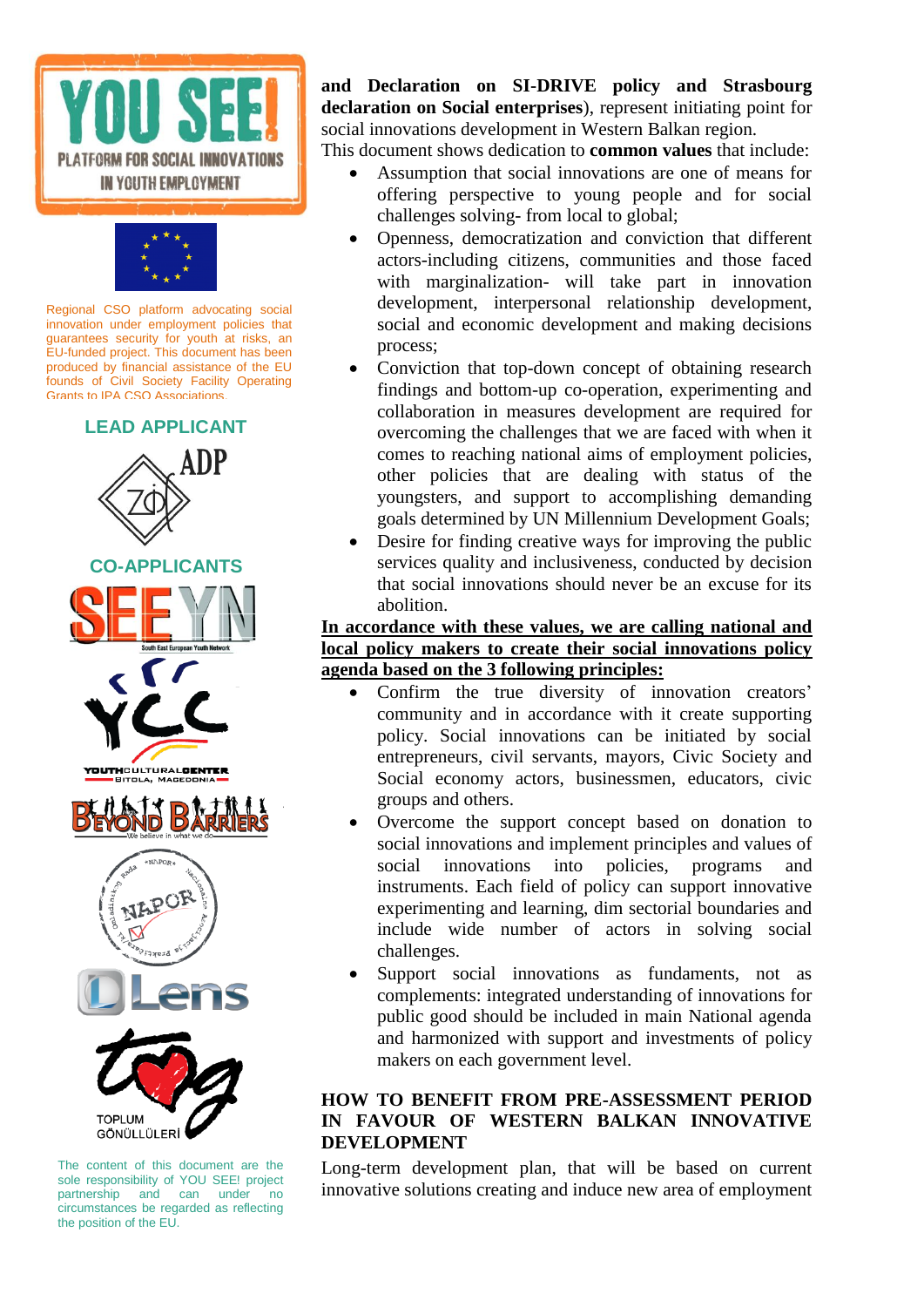



## **LEAD APPLICANT**



The content of this document are the sole responsibility of YOU SEE! project partnership and can under no circumstances be regarded as reflecting the position of the EU.

and empowerment, new models and approaches, and new institutional arrangements, is required in Western Balkan.

The YouSEE Platform suggests 3 sets of recommendations, based on 4 regional documents monitoring current employment policies, over 20 national policy documents, identification of community challenges, and selection of potentially tested EU's trends:

#### **A. Tasks innovation**

Tasks innovation represents measures that will determine new goals, including identification of new qualifications and opening of new employment fields. We suggest:

#### **A.1. Immediate creating of alternative development and economy diversity**

Current economic systems are source of many contemporary ecological and social challenges. People all around the world are examining alternative economies, including solidarity economy, social economy, green economy, de-growth economy, sharing economies, circular economies and many other forms. Inspired by global needs and Millennial Development Goals, new technology aims to artificial intelligence application, development of ICO based on block chain technology, technological start-ups.

A precondition to creation of new forms of economies and rapidly growing of new technologies and start-ups is open mind approach that will be realized on long-terms trough:

- Investments in educational programs development and digital competencies among youngsters and managements that conduct this programs;
- Precondition for experimenting in Western Balkan region is merging among actors in region and stakeholders on international level, bearing in mind citizens' needs and cultural context.
- Modernization of teaching plans and programs in elementary and high schools in collaboration with IT sectors, software industry, intermediaries for entrepreneurship development, innovations and Civic society organizations.

#### **A.2. Investing in intermediary bodies network**

**The creation of development systems supports for set of intermediary bodies is required** i.e. the creation of bodies such as co-working spaces, accelerators, experimental spaces (Hubs, Fab labs, Hackerspaces, Ecovillages, Urban Living Labs), centers for new technologies, creative industries, traditional economy and alternative economy merging. On the EU territory, and wider, these bodies are acting as supporting surroundings for testing, developing of new ideas in the frames of alternative economy and new technologies.

People need space for experimenting, failure, learning and engagement. Very often, such spaces are functioning on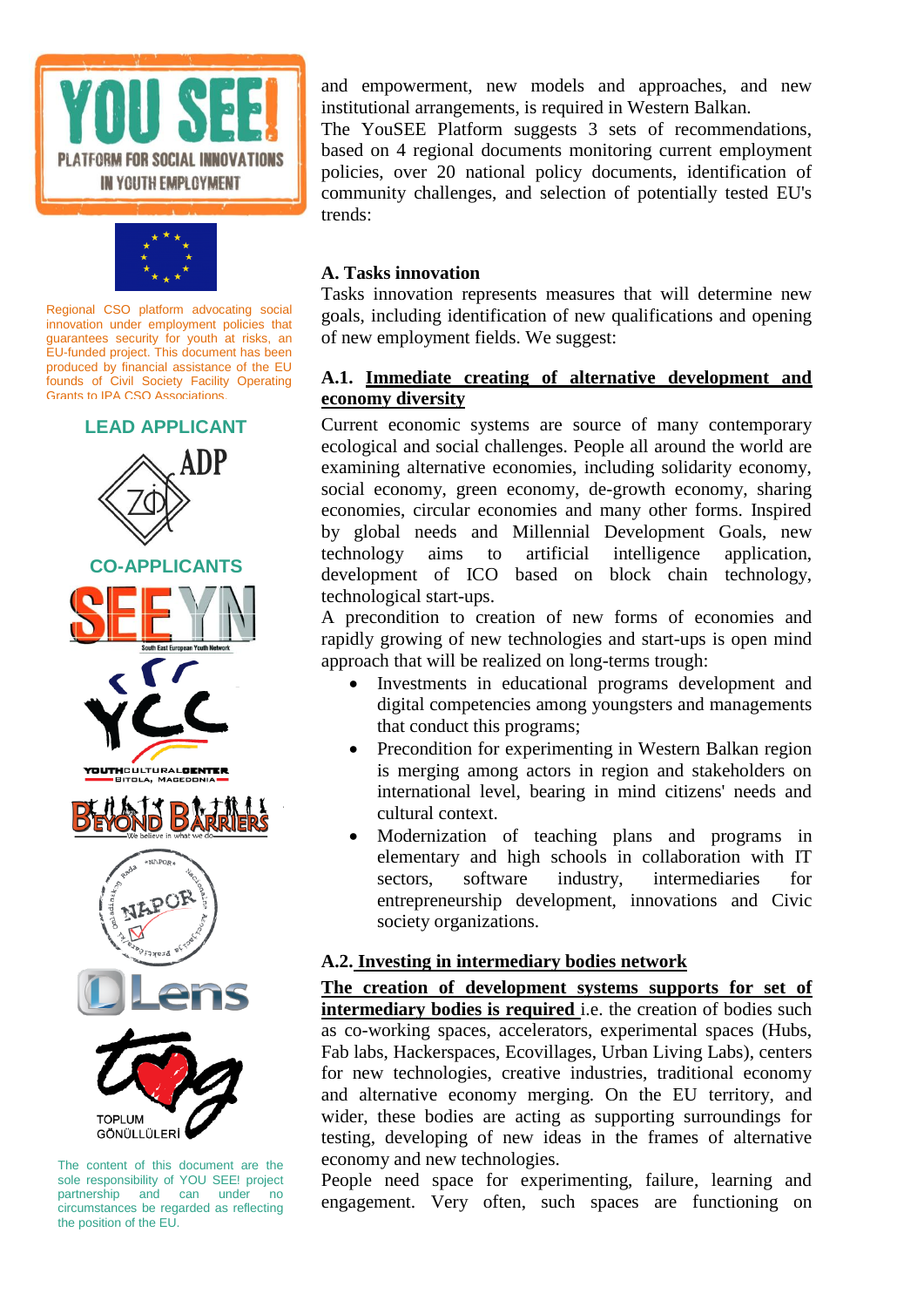



#### **LEAD APPLICANT**



The content of this document are the sole responsibility of YOU SEE! project partnership and can under no circumstances be regarded as reflecting the position of the EU.

principles that are completely opposite to dominant mind-sets, such as tendency of being prone to improvisations, getting conclusion from many unsuccessful programs carried out without previously testing, superficial solutions and excessive planning.

**Regionalization of centers for developing different forms of alternative economies** in line with economic and social potentials of regions should be tested there. These centers can be used as spaces for conducting modernized teaching plans and new qualifications education. **Physical space for learning and experimenting** is a condition needed for supporting social innovations development that would have potential to deal with identified social challenges in regions with high needs.

**Technological and developmental institutes would be initiated at Universities.** Institutes should monitor economic potentials of countries in region and support the initiatives development and entrepreneurship in community with their resources for researching. These institutes have to ensure the process of **innovations, creative industries and re-industrialization associating.** 

#### **A.3. Prevention of human potential leakage trough investments in professional staff**

**Ensure pro-activity and functioning of youth on labor market.** There are many professions for which we are currently educating staff and until the end of decade they will have been extinct. Due to that, the transition from macro-economic model of employment policy to labor market model where the concept of harmonization between education and perceived labor market needs would relax with concept of supporting the transition of youth from profession to profession.

**Ensure that young people become entrepreneurs, not only by creating business, but in process of positioning on labor market.** Rigid rules of acquired knowledge licensing and conditions for starting businesses have to be in accordance with this trend, because they are consuming time and money.

**Social Innovation traineeship and Fellowship** should be affirmed and regulated as a concept trough which new graduates would be supported in order to acquire additional knowledge and experience in practice in country, region and wide. Also, it is necessary to support by fellowship the already existing staff that would get, during the 2-year-long help in living costs, the chance to dedicate their time to carry out the research and innovation development as well as transitional initiatives establishment. Regional countries, by adopting legislative provisions, should provide support for different forms of these working engagements without establishing any particular working engagement, but they should provide it by both, active measures forms and regulating traineeship on open market that will not be limited on national boundaries. Fellowships programs, via relevant ministry and implementing agencies, should be directed to support the economic sector and intermediary bodies.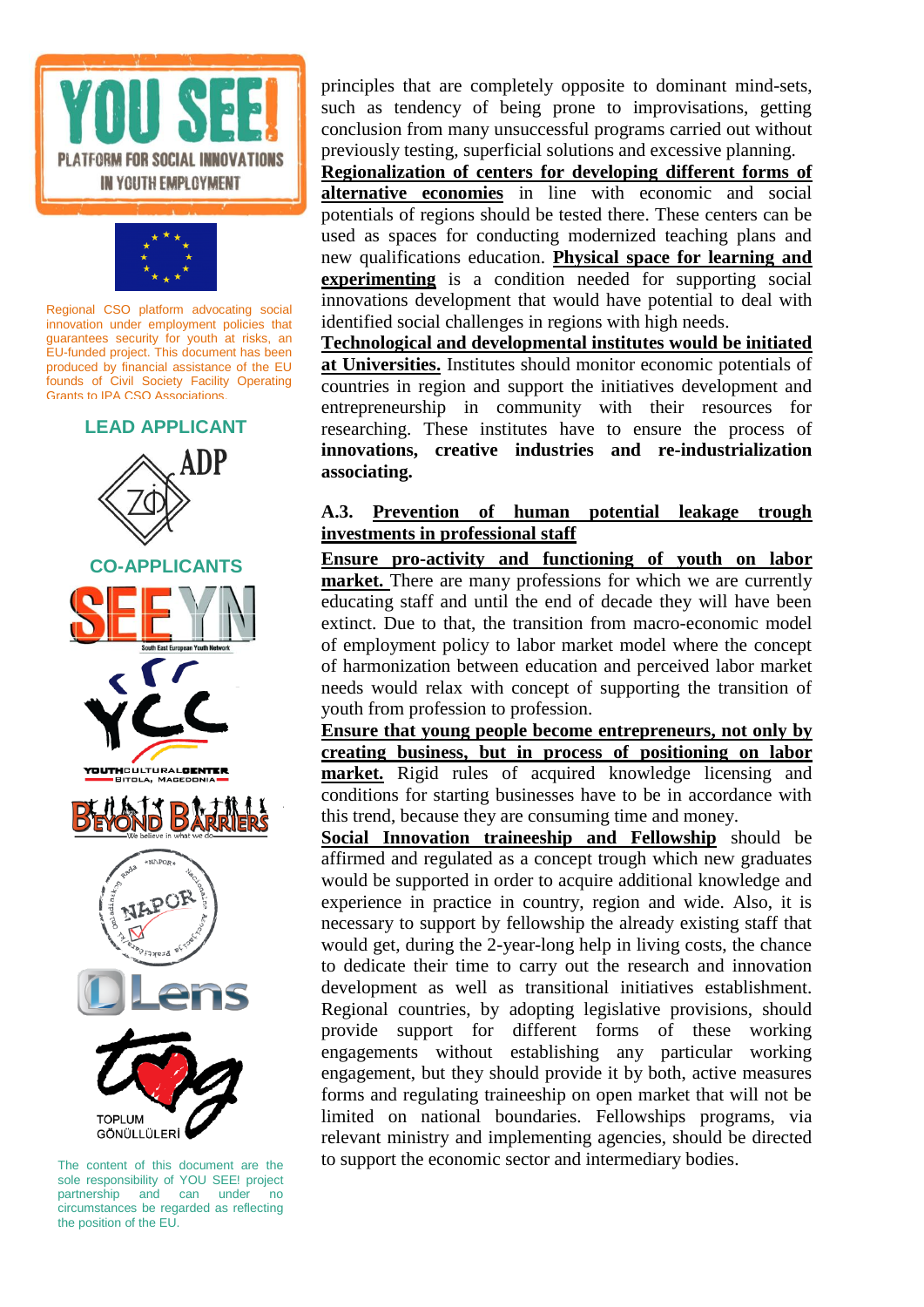



#### **LEAD APPLICANT**



The content of this document are the sole responsibility of YOU SEE! project partnership and can under no circumstances be regarded as reflecting the position of the EU.

#### **A.4. Outsourcing**

Wide spread freelancing in particular countries in region, especially when it comes to occupations in high demand, high fees outside the borders of region and youth needs to live in more urban way, are the main causes of ''brain leakage''.

**The freelancing should be regulated and defined by diminishing the social risk** for everyone who decides to ''export'' their knowledge staying in our region. It is required **to create measures that will determine young people to stay in region, stimulating them on re-distribution of part of knowledge into domestic economy, education and innovation development.**

Geographic location, good climate conditions and the costs of living and staying there, make Western Balkan an attractive destination for living for ''digital nomads'' and freelancers from all over the world. **With an appropriate tax policy, destination promotion and support of intermediary bodies' network, this region can become migration destination for arrival of people with new ideas and knowledge.**

#### **B. Innovations in processes**

Process-oriented innovation refers to develop of new approaches and methods and improving of already existing. We suggest:

#### **B.1. Intersectional regional flagship initiatives**

Western Balkan countries have a set of common challenges that they have to face with trough the unique promo and advocacy initiatives. It is necessary and possible to carry out initiatives and campaigns determined trough this document, but with support of institutional regional mechanisms such as Regional Cooperation Council, Western Balkans Fund and Regional Youth Cooperation Office, and/or via intermediary bodies' leadership, Civic society organizations networks and innovators.

**Annual or two-year forum should be used for determining priorities, representing innovations, examples of good practice and networking.** Forum should be traditional place for gathering on the topic of perspective, employment and innovations, determination of road map and process monitoring. Inspiration for organization can be Upbeat forum of social innovations held in 2017 and 2018 in Podgorica. The first topic can be Entrepreneurship culture development and Regional programs of supporting the acceleration of initiated businesses.

**Local governments should use regional initiatives in order to work on Entrepreneurship culture development in society permanently, holistically and in wide partnership** (development of entrepreneurship and proactive mind set). Via local partnerships there should be supported creating of modern contents for promotion of young entrepreneurs and entrepreneurships via online platforms and medias, campaigns promoting youth proactivity in society (such as choosing the best young entrepreneur, the best activist enterprise, awarding etc.), as well as organizing competitions that promote entrepreneur spirit among youngsters and their education trough simulation etc.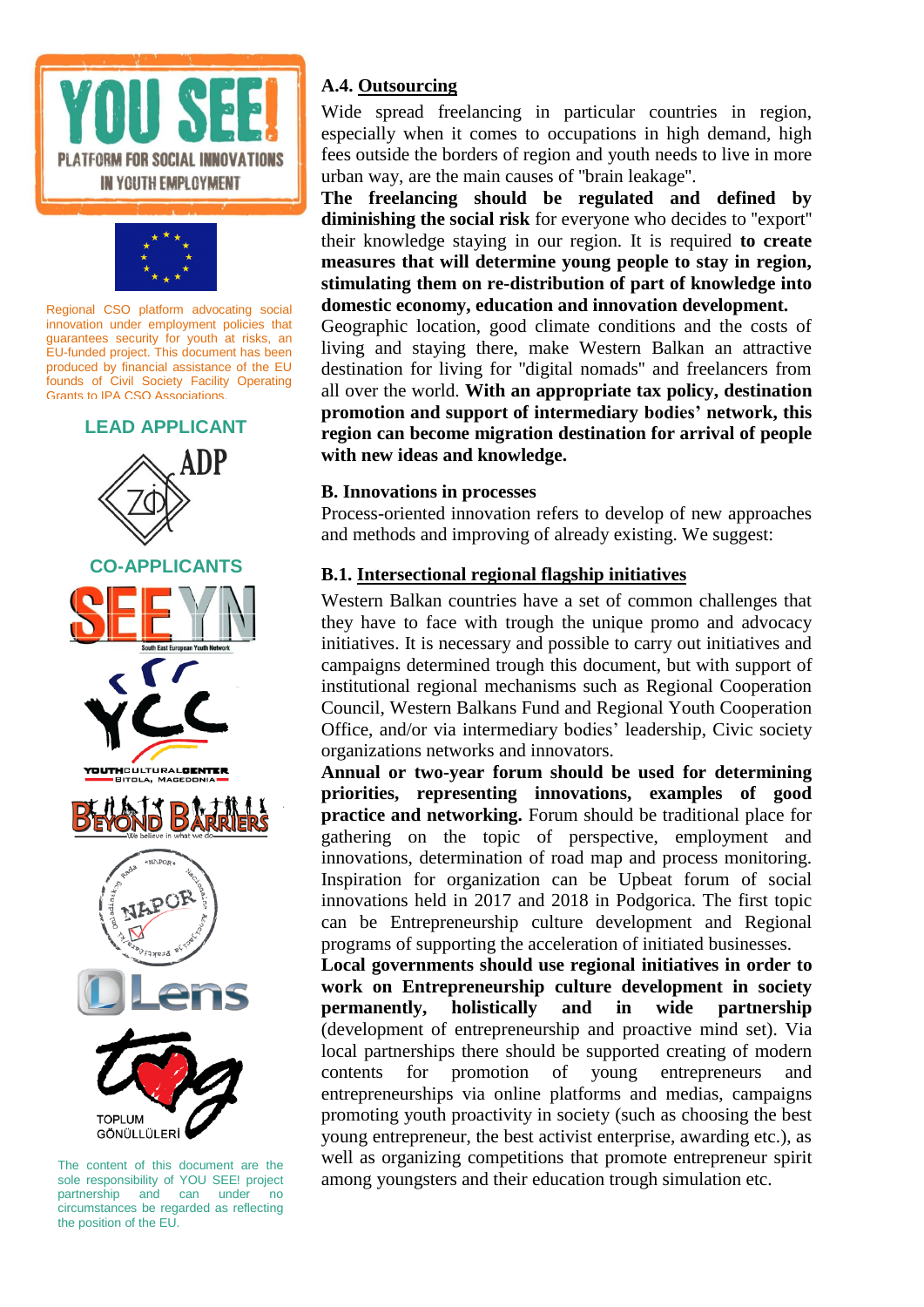





The content of this document are the sole responsibility of YOU SEE! project partnership and can under no circumstances be regarded as reflecting the position of the EU.

#### **B.2. Redefining employment active measures' planning and conducting ways**

Apropos the current state on market and possibilities that are on disposal to employment services in region, when it comes to individual approach and determination of employment plan**combo package should be offered instead of a la card offer.**  This model foresees individual approach and connection of active measures that will lead candidate from level required for employment increase up to level that will ensure their employment in short period of time. It entails horizontal collaboration of actors on local level, development of decentralized services and investing in empowering the capacities of service providers in employment and human resources area.

**The using of innovative and co-creative methods in active measures planning and planning reduced to lowest possible level (if it's possible bellow the local levels in larger towns) are needed.** Each actor (beside the public employment services) should be enabled to take part in such a way to contribute the most with its expertise, experience or position in decision-making system. On national level, classification of active measures should be in line with EU classification in order to enable results comparison on different levels: 1) training measures(institutional, workplace, alternately and practicing by stimulating employers and fees for training specific vulnerable groups); 2) stimulating employment on open labor market jobs that could persist and could be created without public stimulations; 3) assisted employment and rehabilitation of people with disabilities for integration into labor market; 4) measures contributing to creation of additional jobs for hardly employed and long-term unemployed persons; 5) stimulus for entrepreneurship.

#### **B.3. Local funds, initiatives and policies merging trough cocreative process**

Due to public perception and decision makers' on constant lack of money, faced with increasing unemployment, different government levels are trying to provide significant means for credit support to new entrepreneurship development by using different mechanisms. Beside the auspicious interest rates and grace period for few years, funds have to provide assurance trough municipality guarantee and find supporting channels via business angels capital in order to ensure their optional functioning and availability for beginners and entrepreneurs that cannot provide guarantee on their own. Risk decrease should be ensured trough investments and collaboration with intermediary bodies. Both, investments and intermediary bodies have to make certain individual merging, synergy and co-creative process of need transformation into business idea. Investing in accelerating funds, which would launch themselves via intermediary bodies, would provide entrepreneurship development and new workplaces. The most important is to ensure model sustainability by returning part of assets to investment chain, after its development. This process cannot be carried out by particular individuals.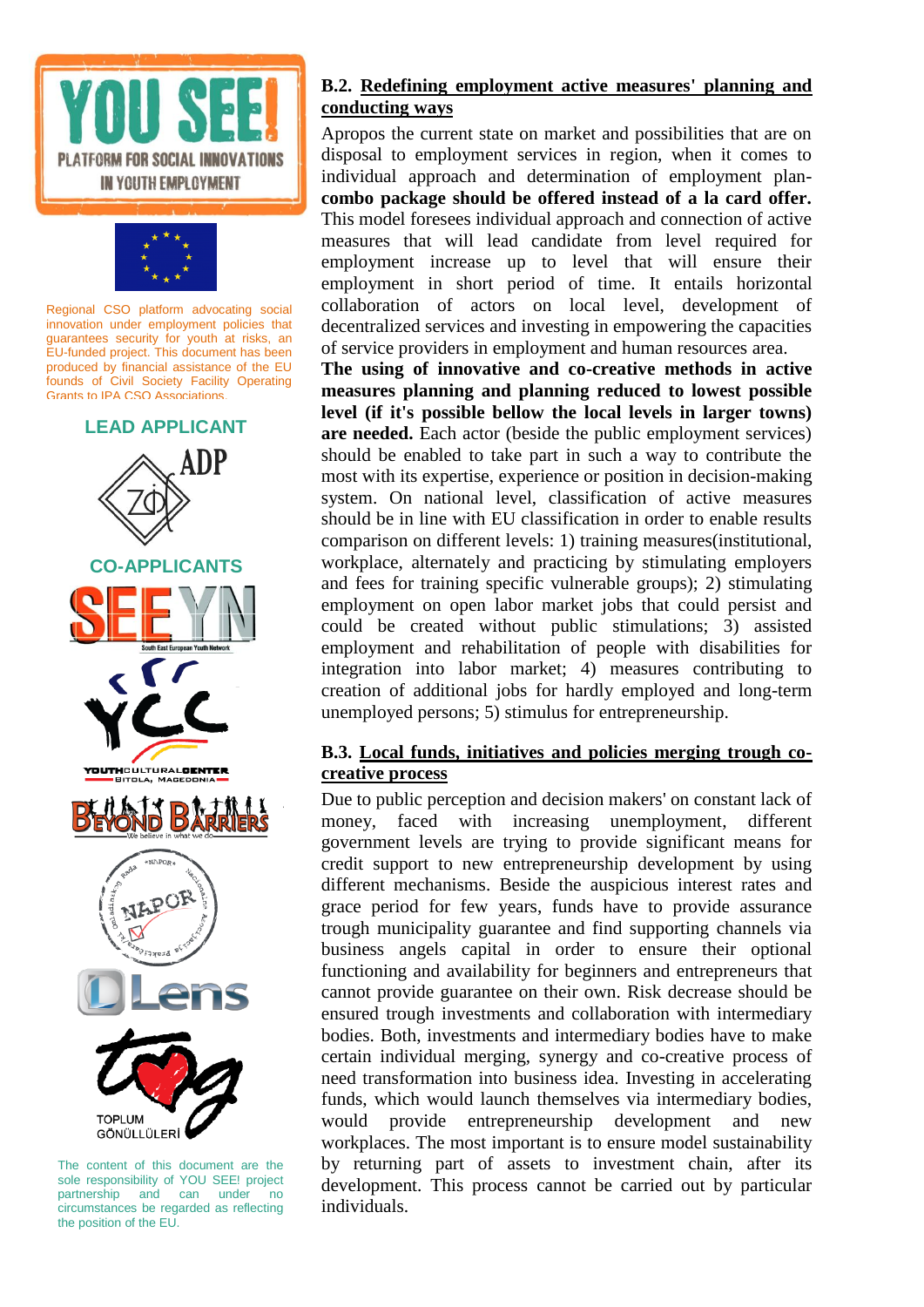



## **LEAD APPLICANT**



The content of this document are the sole responsibility of YOU SEE! project partnership and can under no circumstances be regarded as reflecting the position of the EU.

**Policy development and local partnership of interested sides should provide process and mechanisms application and recognition**.

#### **C. Managing innovations**

Context-oriented innovation refers to changes in system structure (political and institutional) and development.

#### **C.1. Creation of mind lab/observatory**

Creation of mind lab/observatory should be provided by supervisory services in policy fields of highest priority, such as local and regional development; ensure sustainable solutions for inhabitancy and creating of better and more sustainable employment. Social innovation policy trends should be monitored, and analysis and directions on how member countries can implement social innovation experimenting into national policy reform should be provided.

#### **Creating cross-service Social Innovation Action Plan**

It represents one of jurisdictions that should be delegated by these labs/ observatories in countries in region. Action plan would ensure harmonization between different strategies of social innovations and workflows in order to accomplish long-term social goals. Coordinated responses to social innovation policy should be conducted- particularly for complex social challenges that are remote from relevant ministry, institution or agency jurisdiction. There can be included: rural social innovations in agriculture policy; application lessons from EU countries; social innovations that are using technology for suppression new digital era challenges such as insecure work or irrelevant formation spreading; social innovation application in climate changes and environment policies. This plan should be co-created with social innovations community and involve cross-sectorial and regional interested sides from particular policy field.

Intersectional collaboration and multi-sectional approach to strategy development will provide radical decrease of number of strategies.

#### **C.2. Abolish law barriers and fill in policies that would make entrepreneurship easier and provide development and merging of alternative economy and new technologies**

Affirmative conditions for entrepreneurship initiative development, trough long-term and short-term measures and legislative provisions, should be created. In short-terms it is possible that local authorities discharge new business initiatives on different taxes on inscription and registration and taxes on labor contract for first business year for young entrepreneurs initiating their start-up. Also, it is possible that local authorities create new advantages that would decrease the costs of start-up to its lowest. There are many non-financial supports such as: obtaining international certificates for export, patterning, purchase of cash register, fire extinguisher, computer programs etc.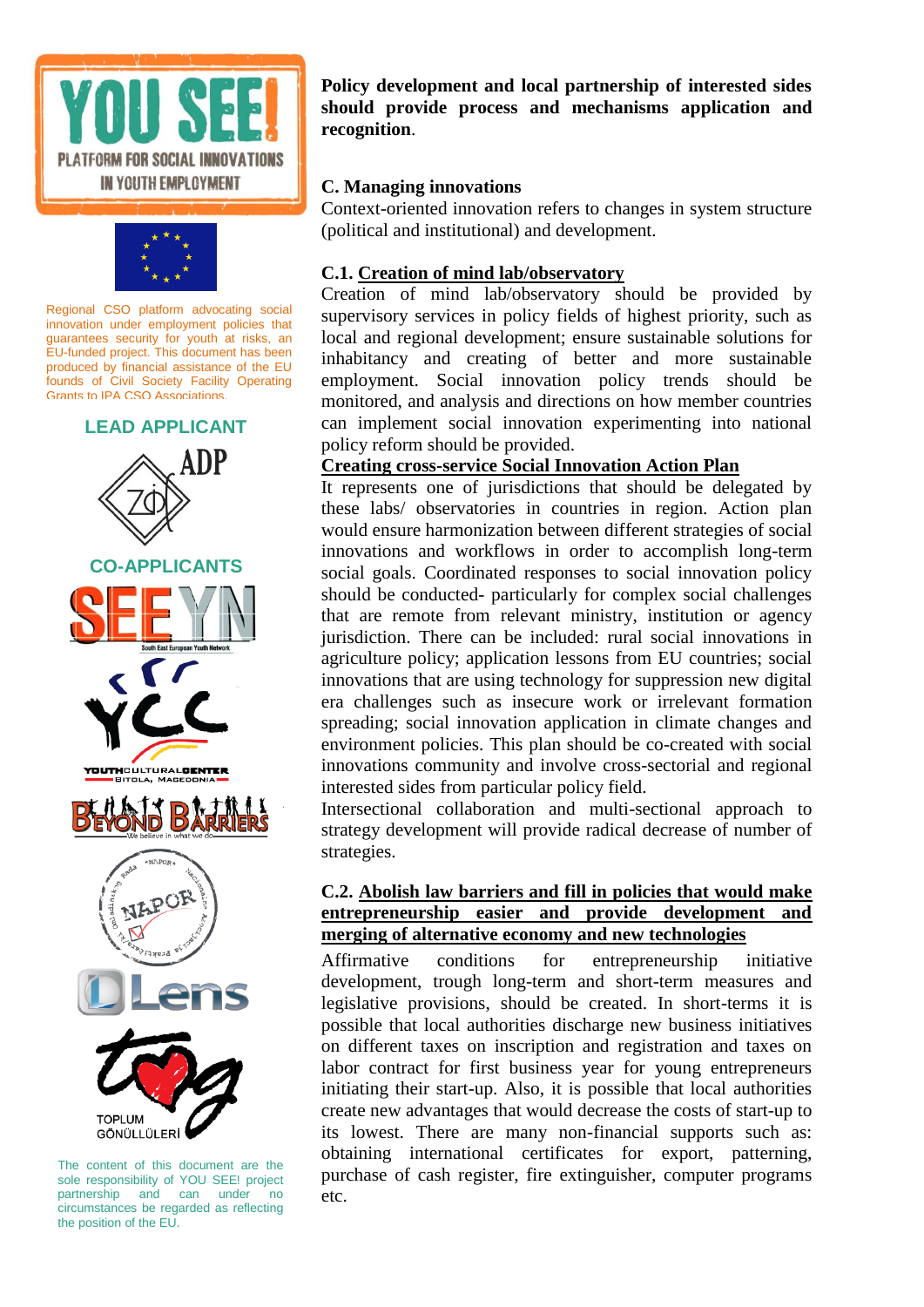



#### **LEAD APPLICANT**



The content of this document are the sole responsibility of YOU SEE! project partnership and can under no circumstances be regarded as reflecting the position of the EU.

For each limited liability company that regulates its functioning as social (social useful) by its statutes, there should be provided income tax returning.

In long-terms, there should be done many things:

- start-ups and social enterprises should be regulated
- putting public spaces for social entrepreneurship development, social services and start-ups into operation should be provided
- freelancers status, their social protection and incentive taxes should be defined precisely
- visa policy, staff outsourcing and digital nomad attracting should be harmonized
- legislative conditions for new technologies development, including distributed Ledger Technology, should be created

#### **C.3. The lack of support for social innovations and political will in general, mind set and skills required for social innovations development**

#### **Empower capacities, skills and stimulus for civil servants end policy creators**

It is of vital importance to empower capacities, skills and stimulus for civil servants and policy creators in order to support and draw on (citizen-led) social innovation and alternative economy forms development. Herein, sensitization and clearly understanding of economy forms and new technologies importance are needed in order to provide precise terminology in policy and avoid wrong law solutions.

#### **Develop appropriate relation to policy creations.**

Starting from the beginning system and ''blue flag'' principle should be avoided. ''Blue flag'' principle represents rewriting EU legislation and policies, uncritical approach to solutions supported by EU in order to decrease number of existing laws that are not in use due to cultural context or other barriers.

#### **Citizens, allied communities and civil society should be supported and empowered**

This is of vital importance for these actors in taking the main roll in contributing to policy development processes. So, strategic regional and local partnerships are needed as well as innovative services development created trough intersectional cooperation. This would contribute to diversification in service providing in community. Employment policy management should be changed by appropriate participation of interested sides, including NGOs. **Regional policy Labs** 

## Being established by community actors and NGOs, it can affect,

on unique way, changes on regional level via interaction with regional and intergovernmental bodies. Also, it can be an actor of changes in different local communities. Positive example can be YouSEE platform model of regional policy Lab.